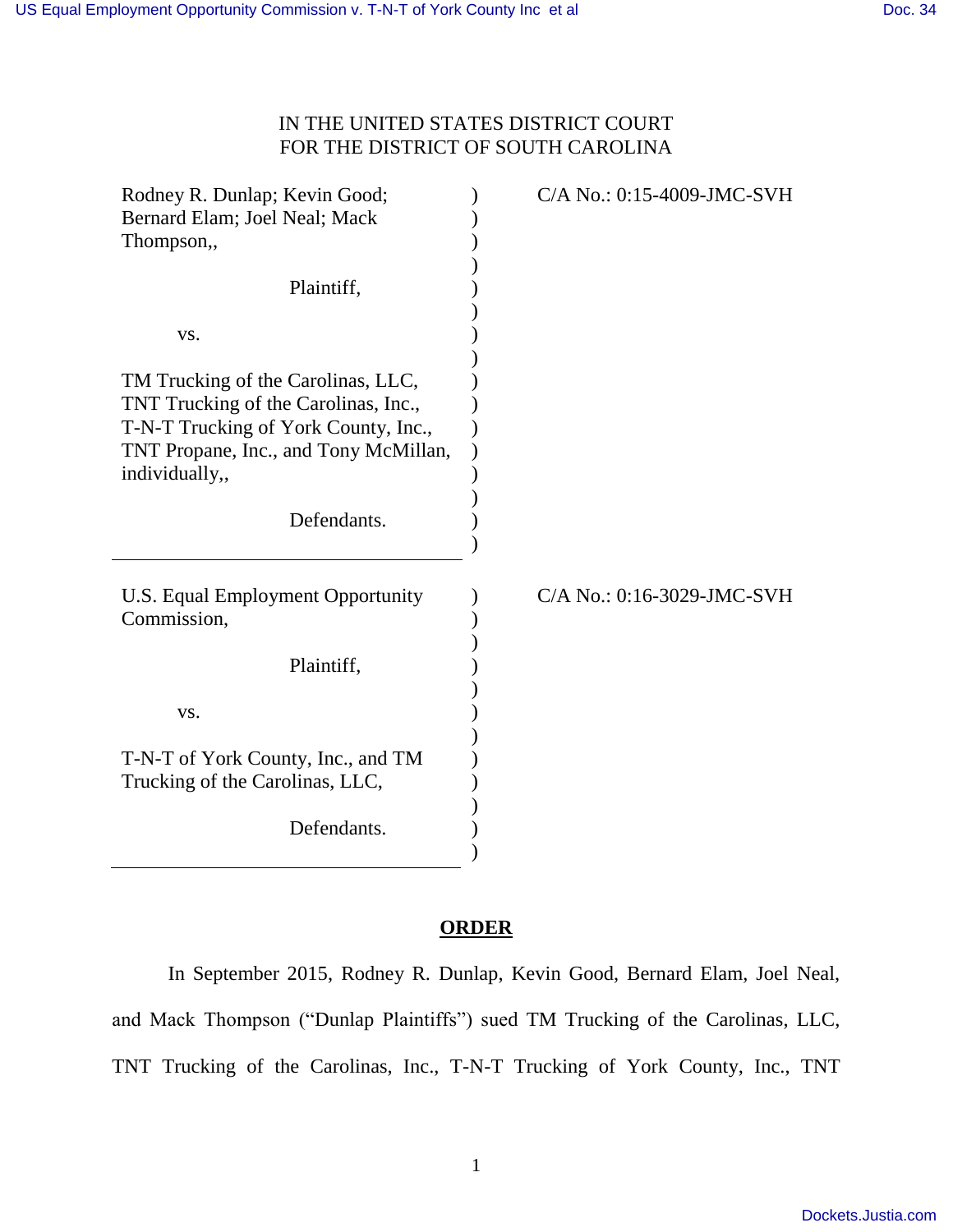Propane, Inc., and Tony McMillan ("McMillan") (collectively "Defendants") in Civil Action No.: 0:15-4009-JMC-SVH. Almost a year later, the EEOC filed suit against T-N-T Trucking of York County, Inc. and TM Trucking of the Carolinas, LLC in Civil Action No. 0:16-3029-JMC-SVH. These cases come before the court on Defendants' motion for consolidation. [ECF Nos. 60 and 25, respectively].<sup>1</sup> The court heard argument on the motion at a telephonic hearing on March 16, 2017. For the reasons that follow, the court denies the motion to consolidate, but orders the parties to participate in a joint mediation.

Generally, a court may consolidate actions involving a "common question of law or fact." Fed. R. Civ. P. 42(a)(2). Before consolidating the actions, the court must weigh the prejudice that will result to the parties and the risks of possible juror confusion. See Arnold v. E. Air Lines, Inc., 681 F.2d 186, 193 (4th Cir. 1982); see also Fed. R. Civ. P. 42(b) (stating that a court may order a separate trial "to avoid prejudice, or to expedite and economize.").

Although both cases have common questions of law and fact, Dunlap Plaintiffs argue they will be prejudiced by a consolidation, as they have completed discovery and would be force to expend more time and money if the court were to consolidate the cases. They also argue that there is a strong likelihood of jury confusion, as the cases do not include identical parties or claims. The EEOC agrees with Dunlap Plaintiffs that there is a high risk of jury confusion if the cases were consolidated. The EEOC also argued that it

 $\overline{a}$ 

<sup>&</sup>lt;sup>1</sup> The Honorable Kaymani D. West, United States Magistrate Judge, previously granted the motion in C/A No. 0:16-3029-JMC-SVH in to the extent it requested the case be transferred to the same judges. [ECF No. 26].